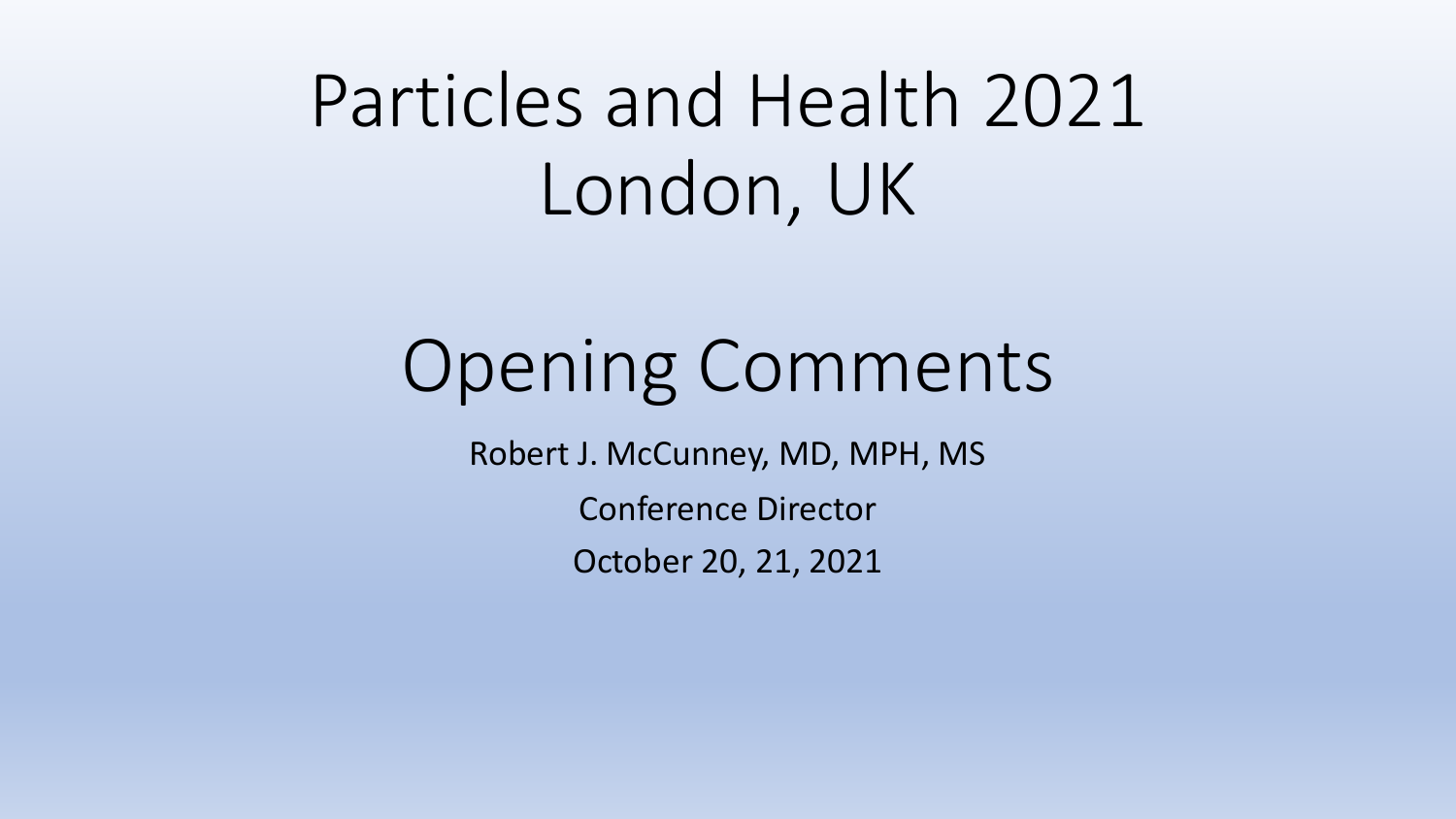### Welcome

Background. Upwards of 250 enrollees

Purpose: present current scientific information on particles and health regarding risks to human health and the environment.

#### Address

- 1. Uncertainties of defining poorly soluble low toxicity particles (PSLTs).
- 2. Whether PSLTs should be considered separate entities or broadly defined?

3. Appropriate regulatory applications of the health related science of PSLTs? Note: Program and web site includes additional details of background and goals of the conference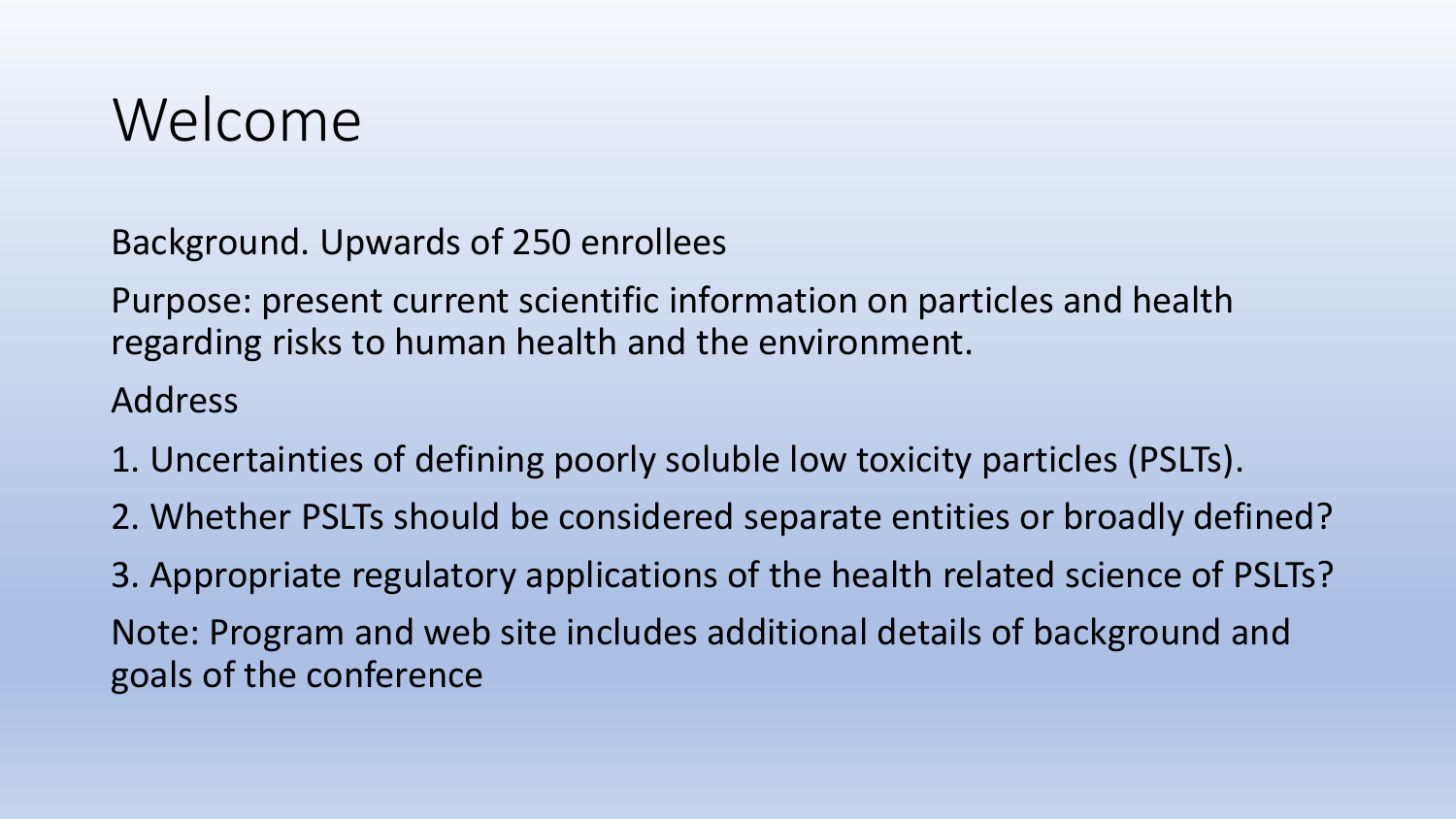## Conference Structure: 4 Major Sections

- 1. Human Studies: Role of human studies, including epidemiology, in assessing<br>health risk
- 2. Animal Studies:
- Inflammation as a key adverse outcome pathway in particle induced effects
- Challenges provided by GHS based target organ toxicity-design and interpretation of inhalation studies of new and existing materials
- 3. Nanoparticle toxicology -Non-pulmonary effects
- 4. Regulatory application of Science

Luncheon presentations on "Medical Publishing today" and "Microplastics"

- Each section followed by a panel to address questions and comments
- Presentations will remain on conference web site for 90 days and will be submitted for peer review and publication in "Frontiers in Public Health"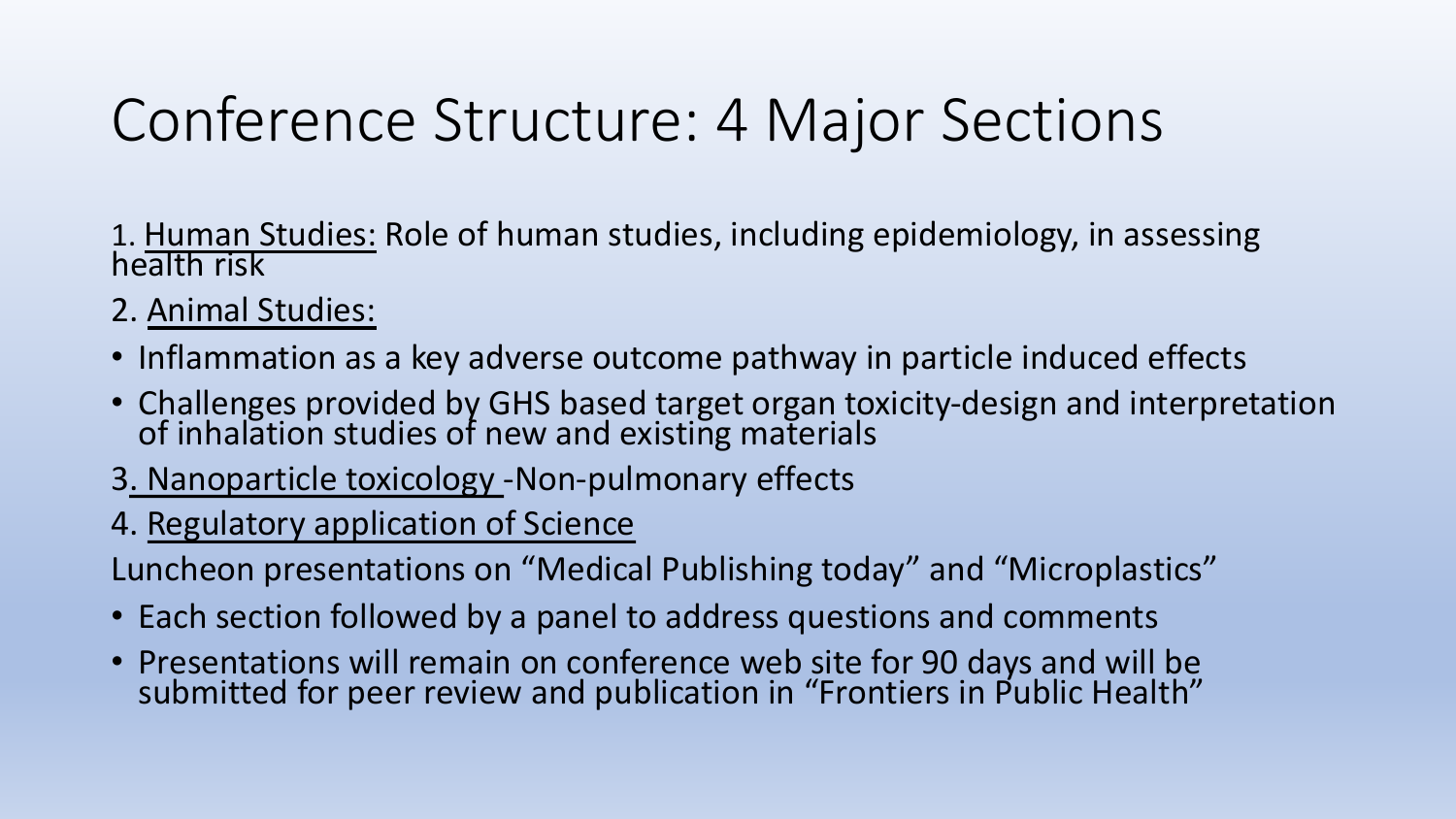# Thank you

- Academic Sponsor: Institute of Occupational Medicine, Edinburgh, Scotland; Nathan Baker, Executive Director
- Conference Moderators: Paul Borm, PhD; Kevin Driscoll, PhD; Len Levy, PhD and Nils Krueger, DVM, PhD.
- Panelists: Robert Blink, MD; Alison Elder, PhD; Annie Jarabek, PhD; Tim Bowmer, Alick Morris, Paul Schulte, PhD
- Conference Coordinator: Amy Cawthan, Venues and Solutions, UK; and Drew Holmes, AV Matrix, UK.
- Financial Support: International Carbon Black Association (ICBA), Association of Amorphous Silica Producers (ASASP) and Synthetic Amorphous Silica and Silicate Industry Association (SASSI)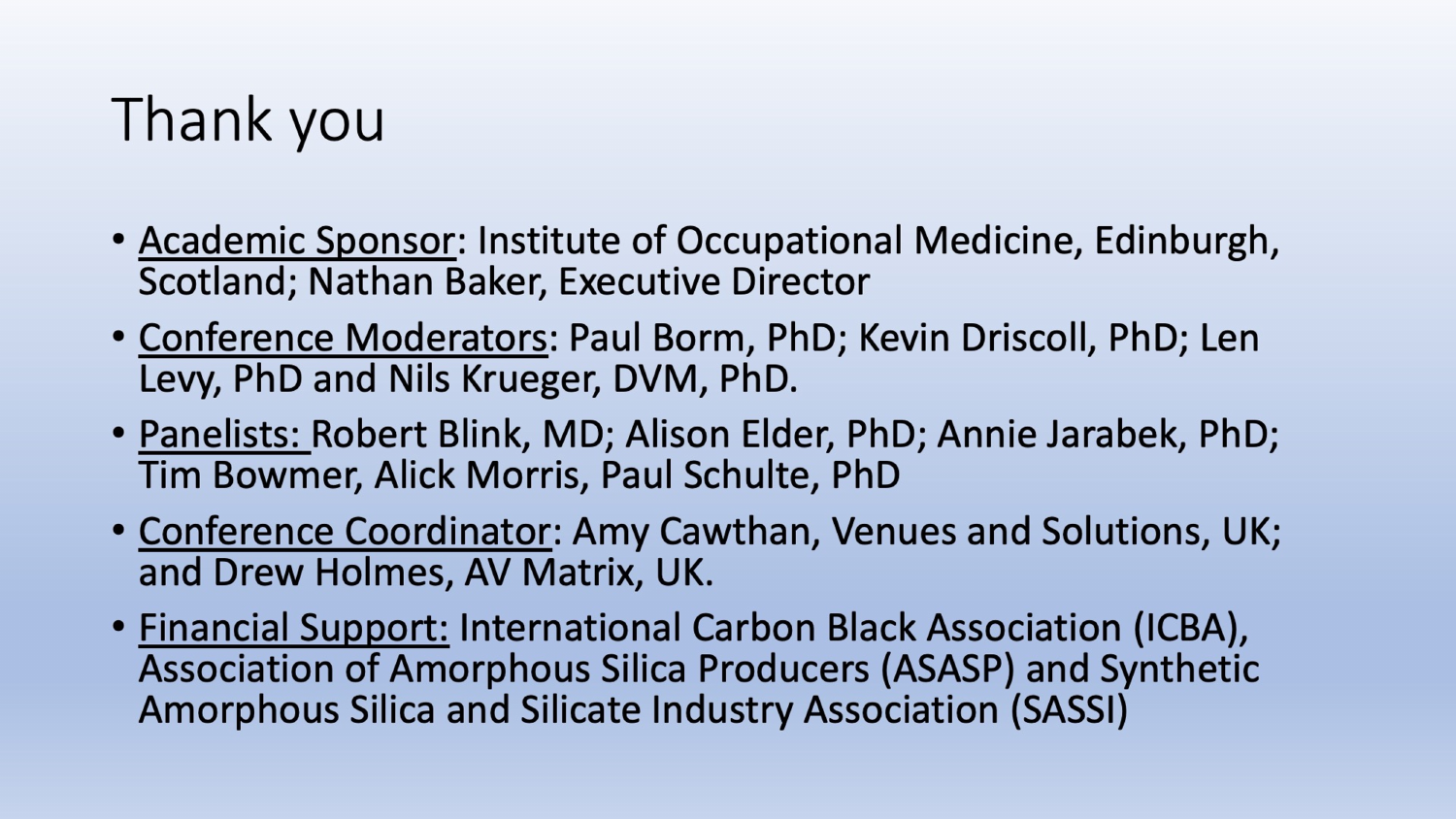# Human Studies Theme: Role of human studies, including epidemiology, in assessing health risk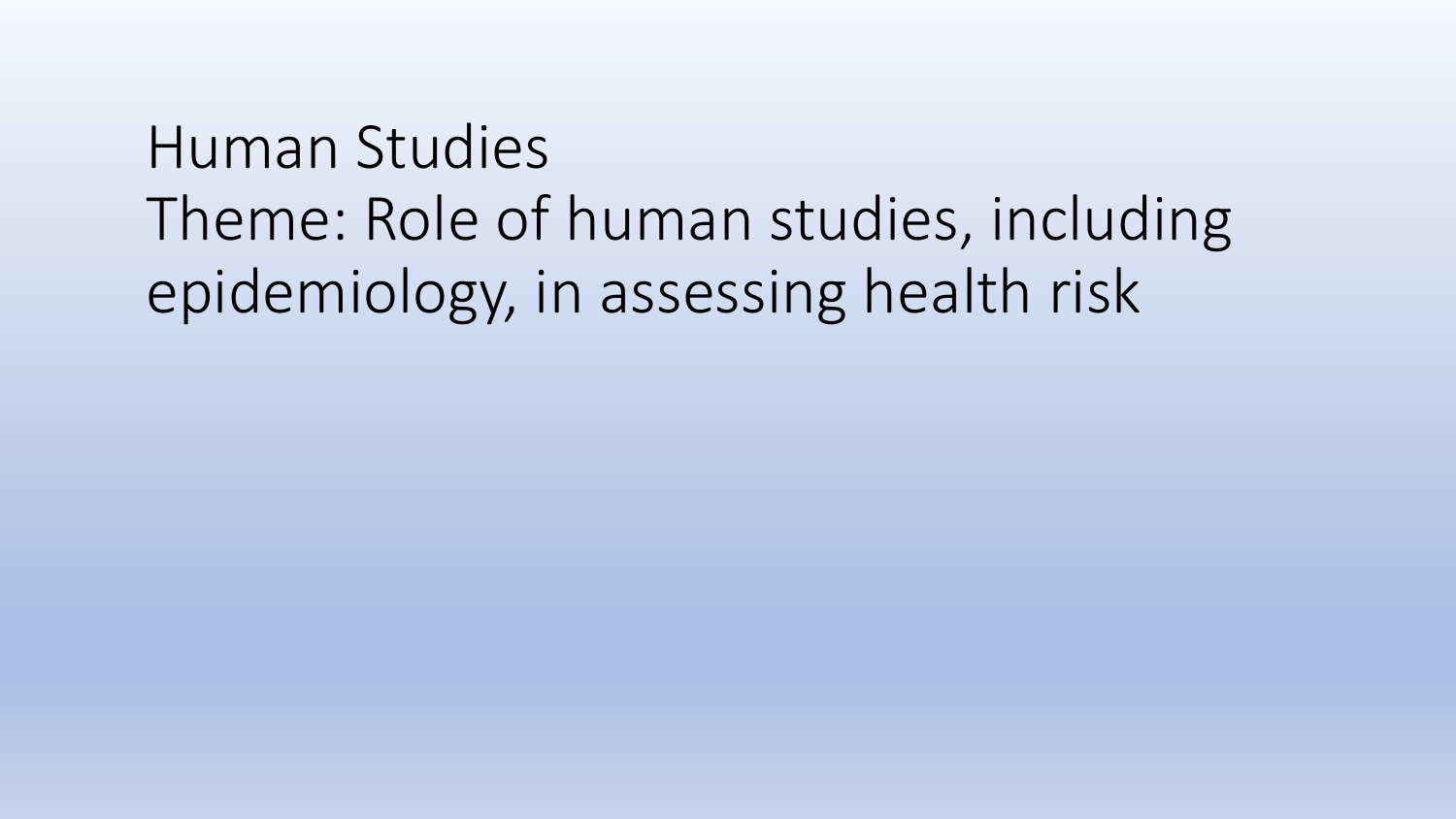#### Health Section

1. IOM and particles: a long history in research and service in protecting human health. Nathan Baker; Executive Director of IOM

2. Role of epidemiology in human risk assessment. Ken Mundt, PhD

3. Carbon Black and Lung Cancer Mortality —A Meta regression Analysis Based on Three Occupational Cohort Studies. Mei Yong, MD, PhD

Break